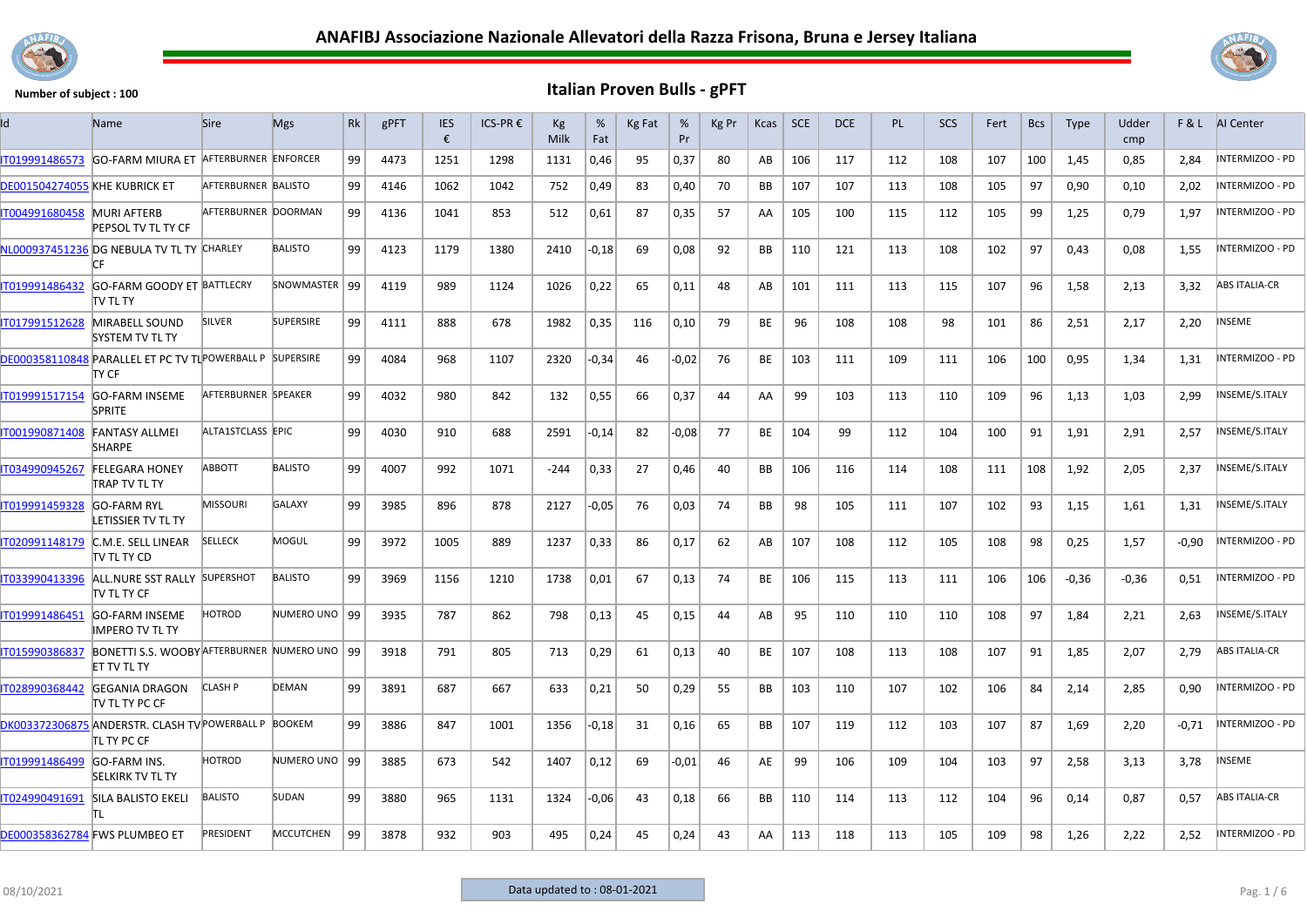



| ld                                  | Name                                                             | <b>Sire</b>       | <b>Mgs</b>       | Rk | gPFT | <b>IES</b><br>€ | ICS-PR € | Kg<br>Milk | %<br>Fat | Kg Fat | %<br>Pr | Kg Pr | Kcas      | SCE | <b>DCE</b> | PL. | <b>SCS</b> | Fert | <b>Bcs</b> | <b>Type</b> | Udder<br>cmp | F&L  | AI Center       |
|-------------------------------------|------------------------------------------------------------------|-------------------|------------------|----|------|-----------------|----------|------------|----------|--------|---------|-------|-----------|-----|------------|-----|------------|------|------------|-------------|--------------|------|-----------------|
| IT019991468771                      | CERVI IRONCUT ET TL PROFIT                                       |                   | <b>SUPERSIRE</b> | 99 | 3867 | 972             | 848      | 1525       | $-0.09$  | 47     | 0,18    | 72    | EE.       | 106 | 110        | 111 | 104        | 106  | 96         | $-0.01$     | 0.27         | 1,34 | CHIACC./TAUROMA |
|                                     | DE000358435146 GGA GORDON ET PF BATTLECRY<br><b>ITV TL TY CF</b> |                   | <b>EMBASSY</b>   | 99 | 3862 | 1003            | 934      | 1150       | 0,14     | 61     | 0,08    | 48    | AA        | 105 | 104        | 115 | 114        | 108  | 112        | 0,27        | 0,25         | 1,34 | INTERMIZOO - PD |
| IT035990809751                      | VAYE ROYAL<br><b>MONFORT ET TV TL</b><br>lΤY                     | <b>RODANAS</b>    | <b>SUPERSIRE</b> | 99 | 3840 | 768             | 858      | 494        | 0,43     | 66     | 0,25    | 44    | AE        | 108 | 117        | 109 | 113        | 104  | 91         | 1,26        | 2,03         | 0,90 | NSEME           |
|                                     | <b>DE000357640700 KNS COMEDY CD</b>                              | COMMANDER EPIC    |                  | 99 | 3828 | 810             | 602      | 1469       | 0,07     | 66     | 0.17    | 70    | BB        | 100 | 102        | 108 | 104        | 100  | 99         | 1.50        | 1.67         | 3.13 | INTERMIZOO - PD |
| IT019991486457                      | <b>GO-FARM INS DE</b><br><b>GUZMAN TV TL TY</b>                  | <b>BATTLECRY</b>  | <b>GALAXY</b>    | 99 | 3824 | 668             | 661      | 1009       | 0,23     | 63     | 0,20    | 55    | <b>BB</b> | 98  | 100        | 105 | 111        | 103  | 93         | 1,17        | 1,41         | 1,45 | <b>NSEME</b>    |
| IT020991130893                      | <b>GANDY INS</b><br><b>MOONDANCE TV TL</b><br>lΤY                | <b>HOTROD</b>     | <b>MCCUTCHEN</b> | 99 | 3812 | 712             | 452      | 2718       | $-0,46$  | 48     | $-0.09$ | 80    | AA        | 104 | 106        | 109 | 98         | 99   | 96         | 2,66        | 2,90         | 3,14 | INSEME/S.ITALY  |
| IT033990394848                      | ALL.NURE SS VIRSUM SUPERSHOT                                     |                   | <b>MOGUL</b>     | 99 | 3806 | 945             | 870      | 1670       | $-0.06$  | 57     | 0,08    | 66    | AE        | 104 | 115        | 112 | 108        | 103  | 97         | 0.96        | 1,71         | 1,10 | INTERMIZOO - PD |
|                                     | DE000539040496 SAMOVAR ET PF TV<br>itl ty CF                     | SILVER            | <b>GALAXY</b>    | 99 | 3805 | 712             | 373      | 435        | 0,89     | 116    | 0,29    | 46    | AA        | 102 | 109        | 103 | 97         | 105  | 100        | 1,80        | 1,87         | 3,31 | INTERMIZOO - PD |
| IT012990080053                      | <b>CERESIO INSEME</b><br>ANTANI TV TL TY                         | <b>BRASILEIRO</b> | LOCHINVAR        | 99 | 3788 | 783             | 458      | 796        | 0,57     | 96     | 0,28    | 59    | BB        | 107 | 101        | 107 | 99         | 103  | 88         | 1,27        | 1,21         | 2,55 | NSEME           |
| IT034990894739                      | AGRIGEN ROYAL<br>JAUME ET                                        | PENMANSHIP        | <b>BALISTO</b>   | 99 | 3779 | 805             | 561      | 971        | 0,29     | 72     | 0,28    | 65    | AB        | 106 | 106        | 106 | 100        | 104  | 99         | 0,90        | 0,87         | 1,42 | <b>NSEME</b>    |
| DE000357545439 RR CAMBRIDGE         |                                                                  | COMMANDER MAXIM   |                  | 99 | 3778 | 646             | 386      | 1112       | 0,09     | 52     | 0,18    | 58    | AA        | 100 | 103        | 108 | 102        | 101  | 97         | 2,14        | 3,39         | 2,01 | INTERMIZOO - PD |
| NL000884054393 HOLBRA INSEME        | <b>RODANAS TV TL TY</b>                                          | <b>DOORMAN</b>    | SNOWMAN          | 99 | 3768 | 702             | 601      | 485        | 0,53     | 77     | 0,21    | 41    | AA        | 102 | 107        | 108 | 113        | 101  | 100        | 1,88        | 2,36         | 2,28 | NSEME           |
| IT019991455212                      | <b>DAIRY-GEN INS</b><br>TANDIL TV TL TY                          | <b>BATTLECRY</b>  | PREDESTINE       | 99 | 3768 | 798             | 596      | 65         | 0,71     | 79     | 0,25    | 29    | AB        | 98  | 92         | 112 | 113        | 109  | 95         | 0,82        | 1,02         | 1,84 | NSEME           |
| <b>DE000356761336 HEUER BALISTO</b> | <b>JENSON TV TL TY</b>                                           | <b>BALISTO</b>    | <b>EPIC</b>      | 98 | 3759 | 750             | 539      | 1485       | 0,06     | 63     | 0,26    | 80    | AB        | 112 | 110        | 104 | 101        | 99   | 94         | 1,34        | 1,23         | 2,42 | INSEME/S.ITALY  |
|                                     | DE000359296720 RR BUGATTI ET PF TV BATTLECRY<br><b>ITL TY CF</b> |                   | <b>BOSS</b>      | 98 | 3756 | 852             | 843      | 170        | 0,49     | 59     | 0,20    | 28    | AA        | 110 | 110        | 113 | 112        | 110  | 100        | 0,62        | 1,45         | 0,65 | INTERMIZOO - PD |
| IT020991130892                      | <b>GANDY INSEME</b><br>MONZON                                    | <b>HOTROD</b>     | <b>MCCUTCHEN</b> | 98 | 3755 | 718             | 471      | 1535       | 0,06     | 68     | 0,12    | 65    | AA        | 104 | 108        | 109 | 99         | 101  | 96         | 1,75        | 1,98         | 2,01 | INSEME/S.ITALY  |
| IT020991130897                      | <b>GANDY INS</b><br><b>MONTEVERDI TV TL</b><br>lΤY               | <b>HOTROD</b>     | <b>MCCUTCHEN</b> | 98 | 3746 | 717             | 541      | 1961       | $-0,28$  | 42     | $-0.03$ | 64    | AA        | 100 | 108        | 110 | 101        | 102  | 97         | 2,19        | 2,26         | 2,74 | <b>NSEME</b>    |
|                                     | DE000357640631 KNS BRASILEIRO ET<br>itv tl ty                    | <b>BALISTO</b>    | <b>EPIC</b>      | 98 | 3742 | 888             | 829      | 1700       | 0,04     | 69     | 0,14    | 74    | BB        | 106 | 113        | 109 | 105        | 101  | 97         | 0,99        | 0,36         | 1,34 | INTERMIZOO - PD |
| IT019991298204                      | <b>TORRIONE INSEME</b><br><b>OTAMENDI</b>                        | <b>SILVER</b>     | JIVES            | 98 | 3740 | 788             | 654      | 1194       | 0,33     | 84     | 0,15    | 57    | AA        | 98  | 112        | 107 | 110        | 100  | 110        | 1,42        | 1,53         | 1,78 | INSEME/S.ITALY  |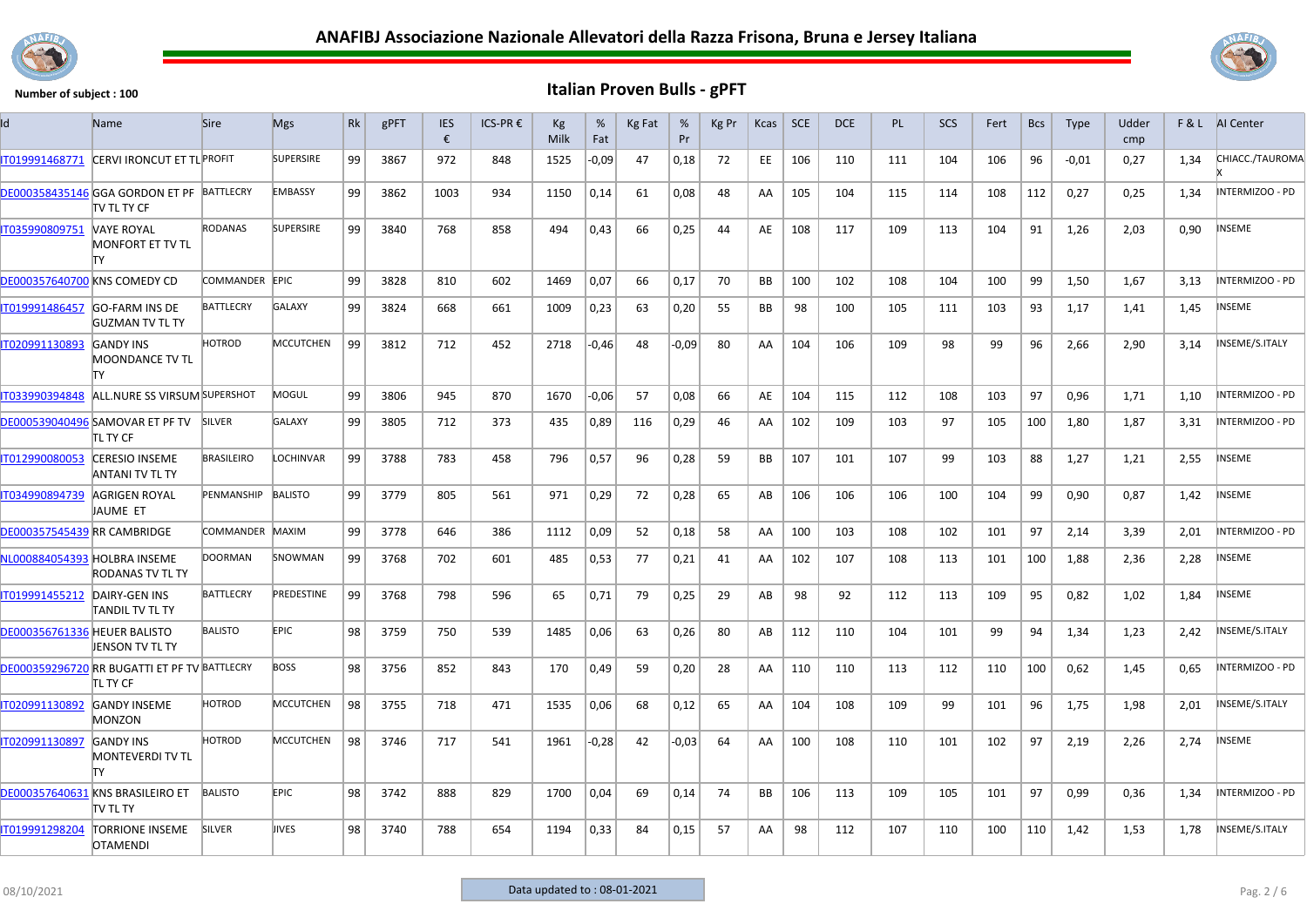



| Id                                 | Name                                                   | <b>Sire</b>           | <b>Mgs</b>         | Rk | gPFT | <b>IES</b><br>€ | ICS-PR € | Кg<br>Milk | %<br>Fat | Kg Fat | %<br>Pr | Kg Pr | Kcas      | <b>SCE</b> | <b>DCE</b> | <b>PL</b> | SCS | Fert | <b>Bcs</b> | <b>Type</b> | Udder<br>cmp | F&L     | Al Center        |
|------------------------------------|--------------------------------------------------------|-----------------------|--------------------|----|------|-----------------|----------|------------|----------|--------|---------|-------|-----------|------------|------------|-----------|-----|------|------------|-------------|--------------|---------|------------------|
| IT028990362820                     | <b>PINO IRONGEN</b><br><b>LINNEO TV TL TY</b>          | <b>OCTAVIAN</b>       | <b>MASSEY</b>      | 98 | 3727 | 681             | 598      | 1011       | 0,22     | 64     | 0,16    | 52    | AB        | 97         | 103        | 106       | 107 | 106  | 95         | 1,03        | 1,18         | 0.61    | INTERMIZOO - PD  |
| IT027990095935                     | DUE PIOPPI INSEME<br><b>DA SILVA TL</b>                | POWERBALL P SUPERSIRE |                    | 98 | 3722 | 774             | 758      | 952        | 0,09     | 47     | 0,26    | 61    | BE        | 103        | 112        | 107       | 105 | 107  | 94         | 0,25        | 1,68         | $-2,27$ | INSEME           |
| IT023990430737                     | <b>IRONGEN NABUCCO RACER</b><br>itv tl ty              |                       | <b>OBSERVER</b>    | 98 | 3720 | 826             | 748      | 870        | 0,01     | 36     | 0,10    | 42    | AA        | 103        | 112        | 110       | 104 | 112  | 101        | 0,99        | 1,66         | 1,33    | INTERMIZOO - PD  |
| IT025990085062                     | <b>DOGAL JABIR</b><br>ZAMBESI                          | JABIR                 | <b>IOTA</b>        | 98 | 3715 | 726             | 550      | 800        | 0,32     | 65     | 0,17    | 47    | AA        | 102        | 112        | 104       | 99  | 108  | 101        | 1,14        | 1,54         | 3,36    | INTERMIZOO - PD  |
| IT061990580019                     | <b>CIRIO AGRICOLA</b><br>ROYAL INDUNA TL               | <b>BALISTO</b>        | <b>COSMOPOLITA</b> | 98 | 3710 | 731             | 534      | 210        | 0,60     | 73     | 0,43    | 54    | AB        | 97         | 111        | 106       | 105 | 102  | 109        | 1,71        | 1,37         | 0,87    | NSEME            |
| IT017991551800                     | <b>AMIGHETTI S SECTOR SILVER</b><br><b>TV TL TY CF</b> |                       | <b>SUPERSIRE</b>   | 98 | 3705 | 781             | 431      | 1622       | 0,34     | 101    | 0,08    | 64    | AA        | 100        | 105        | 105       | 100 | 103  | 100        | 1,45        | 0,90         | 2,55    | INTERMIZOO - PD  |
| IT019991555379                     | CRISTELLA SCIPIONE SUPERSHOT<br>TV TL TY CF            |                       | <b>SHAMROCK</b>    | 98 | 3696 | 1040            | 932      | 1545       | 0,21     | 83     | 0,01    | 54    | AB        | 105        | 116        | 114       | 105 | 108  | 110        | 0,35        | $-0.09$      | 0,34    | INTERMIZOO - PD  |
| IT001990901501                     | VANZETTI MISS.<br>UTOPIA TV TL TY                      | <b>MISSOURI</b>       | MOGUL              | 98 | 3694 | 885             | 739      | 1376       | 0,23     | 79     | 0,09    | 57    | AB        | 107        | 113        | 108       | 102 | 106  | 99         | 0,86        | 0,55         | 2,72    | CHIACC./TAUROMA  |
| IT019991363560                     | <b>GARIONI ROYAL</b><br>VANHALEN                       | <b>MONTROSS</b>       | <b>MCCUTCHEN</b>   | 98 | 3685 | 806             | 680      | 1398       | 0,11     | 65     | 0,07    | 55    | AB        | 103        | 115        | 111       | 102 | 102  | 95         | 1,82        | 1,82         | 2,59    | INSEME/S.ITALY   |
| IT019991386514                     | <b>ALFRAG RYL</b><br>LAFAYETTE TV TL TY                | <b>PULSAR</b>         | <b>SUPERSIRE</b>   | 98 | 3684 | 874             | 688      | 571        | 0,26     | 53     | 0,20    | 43    | AB        | 99         | 102        | 112       | 104 | 112  | 103        | 0,44        | 0,54         | $-0,57$ | INSEME/S.ITALY   |
| IT019991320688                     | AZ.AGRINOVE ROYAL SPEAKER<br>HOSKINS ET                |                       | NUMERO UNO   98    |    | 3682 | 716             | 578      | 882        | 0,12     | 47     | 0,14    | 46    | AB        | 94         | 101        | 108       | 108 | 105  | 103        | 1,22        | 1,57         | 2,11    | NSEME            |
| IT033990385284                     | ALL.NURE S. PIPER TV SILVER<br>TL TY CF                |                       | NUMERO UNO   98    |    | 3679 | 888             | 698      | 1222       | 0,31     | 82     | 0,10    | 53    | AA        | 111        | 114        | 109       | 101 | 108  | 99         | 0,31        | 1,02         | 0,33    | INTERMIZOO - PD  |
| IT034990894706                     | AGRIGEN ROYAL<br><b>GALAHAD</b>                        | BATTLECRY             | AGENCY             | 98 | 3675 | 862             | 738      | 241        | 0,51     | 63     | 0,23    | 32    | AB        | 101        | 102        | 116       | 114 | 104  | 101        | 0,69        | 1,21         | 2,11    | INSEME/S.ITALY   |
|                                    | DE000357104400 PANAMERO ET TV TL MARDI GRAS<br>TY      |                       | <b>EPIC</b>        | 98 | 3667 | 756             | 679      | 1074       | -0,04    | 36     | 0,05    | 43    | BE        | 108        | 105        | 111       | 108 | 107  | 101        | 1,29        | 2,23         | 0,96    | INTERMIZOO - PD  |
| IT001990968804                     | <b>SERRA FARM INS.</b><br><b>WALSH TV TL TY</b>        | <b>BATTLECRY</b>      | <b>MCCUTCHEN</b>   | 98 | 3654 | 758             | 828      | 205        | 0,39     | 50     | 0,16    | 24    | <b>BE</b> | 100        | 110        | 112       | 115 | 108  | 92         | 1,16        | 1,48         | 2,52    | NSEME            |
| IT019991455190                     | DAIRY-GEN INS<br>NUREYEV TV TL TY                      | <b>BATTLECRY</b>      | <b>CASHCOIN</b>    | 98 | 3652 | 823             | 810      | 78         | 0,35     | 43     | 0,14    | 17    | AA        | 105        | 108        | 115       | 116 | 109  | 105        | 1,07        | 1,95         | 1,64    | INSEME/S.ITALY   |
|                                    | DE000539638692 COL CHARLESTON TL CHARLEY               |                       | PRESIDENT          | 98 | 3650 | 846             | 748      | 1708       | $-0,15$  | 50     | 0,05    | 65    | <b>BE</b> | 102        | 113        | 111       | 105 | 102  | 96         | 0,89        | 1,15         | 1,90    | CHIACCHIERINI-PG |
| T020991130896                      | <b>GANDY INS</b><br>MOONWALK TV TL TY                  | HOTROD                | MCCUTCHEN          | 98 | 3650 | 720             | 606      | 1387       | $-0,16$  | 35     | 0,01    | 48    | AA        | 104        | 116        | 110       | 100 | 106  | 100        | 1,88        | 2,32         | 3,10    | NSEME            |
| <b>DE000357411571 BANDICOOT ET</b> |                                                        | <b>BALISTO</b>        | MAN-OMAN           | 98 | 3647 | 696             | 691      | 1030       | $-0,10$  | 29     | 0,20    | 57    | BE        | 110        | 114        | 106       | 107 | 103  | 101        | 1,55        | 1,64         | 2,22    | INTERMIZOO - PD  |
| IT001990926723                     | <b>BEL POWERBALL</b><br><b>SALGADO TV TL TY</b>        | POWERBALL P MASCALESE |                    | 98 | 3647 | 687             | 669      | 985        | 0,20     | 58     | 0,12    | 46    | BE        | 96         | 109        | 106       | 105 | 111  | 88         | 0,76        | 1,32         | $-1,37$ | INSEME/S.ITALY   |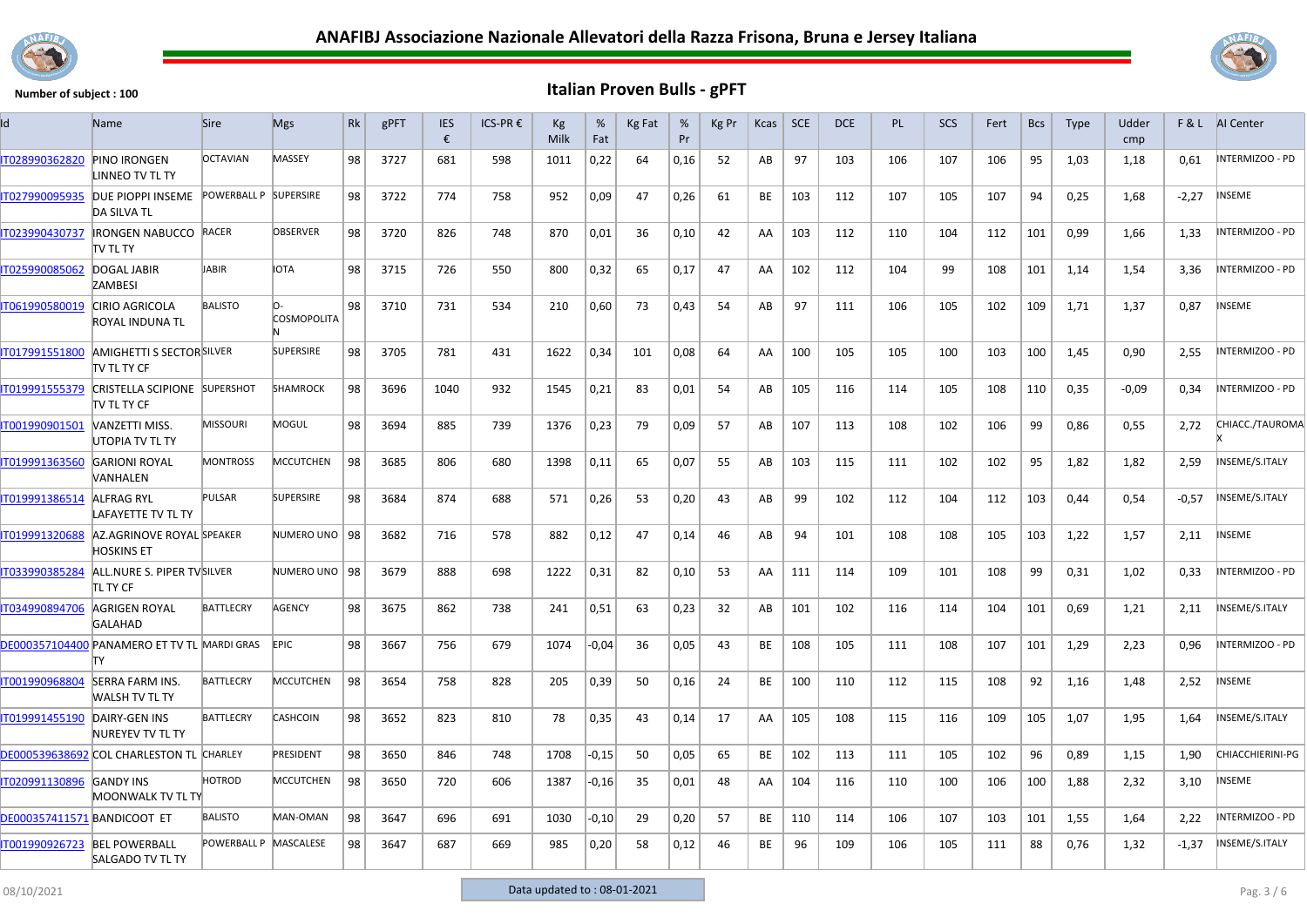



| Id                                    | <b>Name</b>                                              | <b>Sire</b>       | <b>Mgs</b>              | Rk | gPFT | <b>IES</b><br>€ | ICS-PR € | Kg<br>Milk | %<br>Fat | Kg Fat | %<br>Pr | Kg Pr | Kcas      | <b>SCE</b> | <b>DCE</b> | <b>PL</b> | <b>SCS</b> | Fert | <b>Bcs</b> | <b>Type</b> | Udder<br>cmp |         | <b>F&amp;L</b> AI Center |
|---------------------------------------|----------------------------------------------------------|-------------------|-------------------------|----|------|-----------------|----------|------------|----------|--------|---------|-------|-----------|------------|------------|-----------|------------|------|------------|-------------|--------------|---------|--------------------------|
|                                       | NL000655924425 SCHREUR CRUYFF TV BALISTO<br>itl ty PC RF |                   | LAWN BOY P<br>RED       | 97 | 3642 | 721             | 522      | 1197       | 0,43     | 94     | 0,32    | 77    | AB        | 105        | 108        | 102       | 104        | 99   | 96         | 0,20        | 0,05         | $-1.49$ | INTERMIZOO - PD          |
| IT015990386781                        | <b>INS PENMAN</b><br><b>ENTERPRISE TV TL TY</b>          | <b>PENMANSHIP</b> | <b>BALISTO</b>          | 97 | 3638 | 992             | 1119     | 133        | 0,18     | 25     | 0,24    | 31    | BB        | 107        | 120        | 117       | 109        | 111  | 103        | 0,34        | 0,65         | 1,84    | INSEME/S.ITALY           |
| NL000758944292 MARS INSEME            | CHAPEAU TV TL TY                                         | MOGUL             | TIME                    | 97 | 3638 | 661             | 609      | 192        | 0,40     | 51     | 0,20    | 29    | AA        | 100        | 112        | 106       | 108        | 107  | 97         | 1,67        | 1,68         | 3,95    | <b>NSEME</b>             |
| IT034990836539                        | AL.CO.BIA. INSEME<br><b>CALLAGHAN ET</b>                 | <b>DEMAN</b>      | MAN-OMAN                | 97 | 3634 | 575             | 375      | $-144$     | 0,47     | 46     | 0,38    | 37    | AA        | 96         | 101        | 104       | 105        | 107  | 92         | 1,26        | 1,76         | 1,79    | <b>INSEME</b>            |
| IT017991512562                        | MIRABELL CMDR<br><b>SPARVIERO ET</b>                     |                   | COMMANDER NUMERO UNO 97 |    | 3634 | 691             | 452      | 1084       | 0,11     | 52     | 0,15    | 52    | AB        | 100        | 104        | 109       | 103        | 103  | 95         | 1,72        | 2,56         | 1,56    | NSEME/S.ITALY            |
| IT012990080033                        | CERESIO FROOME TV BRASILEIRO<br>itl ty CF                |                   | <b>DOORMAN</b>          | 97 | 3631 | 748             | 641      | 620        | 0,15     | 41     | 0,18    | 41    | AB        | 100        | 105        | 109       | 110        | 105  | 104        | 1,24        | 1,60         | 2,32    | INTERMIZOO - PD          |
| IT019991459337                        | <b>GO-FARM ROYAL</b><br>LAMSON TV TL TY                  | <b>MISSOURI</b>   | <b>GALAXY</b>           | 97 | 3630 | 729             | 848      | 1730       | $-0,39$  | 22     | $-0,20$ | 36    | <b>BB</b> | 96         | 105        | 114       | 112        | 107  | 96         | 1,62        | 2,31         | 2,31    | <b>INSEME</b>            |
| IT019991320664                        | AZ.AGRINOVE RYL<br><b>HAGEN TV TL TY</b>                 | <b>SPEAKER</b>    | NUMERO UNO 97           |    | 3627 | 700             | 570      | 505        | 0,19     | 40     | 0,16    | 35    | AB        | 108        | 106        | 108       | 106        | 107  | 105        | 1,54        | 1,76         | 3,20    | NOVAGEN S.R.L.           |
|                                       | T018990171847 LUIS-OOH INSEME<br>PEKERMAN ET             | <b>SUPERSHOT</b>  | MOGUL                   | 97 | 3617 | 887             | 997      | 681        | 0,14     | 41     | 0,17    | 41    | BB        | 103        | 118        | 114       | 113        | 104  | 108        | 0,83        | 1,62         | $-0.05$ | <b>NSEME</b>             |
| IT058990268724                        | <b>TRIONE INSEME</b><br><b>CARDI</b>                     | <b>JACEY</b>      | <b>PLANET</b>           | 97 | 3612 | 576             | 269      | 978        | 0,21     | 63     | 0,34    | 73    | AB        | 101        | 98         | 98        | 100        | 103  | 93         | 0,59        | 0,39         | $-0,19$ | NSEME                    |
| IT097990053894                        | <b>GHEZZI G-PLUS</b><br>JESOLO                           | <b>BALTIKUM</b>   | SARGEANT                | 97 | 3606 | 720             | 350      | 1815       | $-0,07$  | 61     | 0,14    | 78    | AB        | 100        | 102        | 105       | 97         | 101  | 98         | 1,34        | 0,63         | 1,28    | NTERMIZOO - PD           |
| IT019991422197                        | PIROLO INSEME<br>KASDAN TV TL TY                         | LEEROY            | <b>EUDON</b>            | 97 | 3603 | 698             | 509      | 1098       | 0,15     | 60     | 0,09    | 47    | <b>BB</b> | 103        | 104        | 112       | 105        | 101  | 98         | 1,34        | 2,71         | 0,79    | INSEME/S.ITALY           |
| IT037990147606                        | ALL.CAPP. ROYAL<br><b>MAPUCHE ET TL</b>                  | HALOGEN           | <b>MCCUTCHEN</b>        | 97 | 3600 | 675             | 775      | $-105$     | 0,44     | 43     | 0,12    | 9     | BB        | 101        | 108        | 110       | 114        | 112  | 104        | 1,10        | 2,51         | 1,07    | INSEME                   |
| T097990054437                         | <b>GHEZZI G-PLUS</b><br><b>NAIROBI</b>                   | CLASH P           | <b>BALISTO</b>          | 97 | 3592 | 787             | 770      | 972        | -0,11    | 23     | 0,13    | 49    | AB        | 102        | 111        | 114       | 105        | 107  | 88         | 1,10        | 1,16         | 0,23    | INTERMIZOO - PD          |
| <b>DE000356777716 BELLOF TV TL TY</b> |                                                          | <b>BOSS</b>       | SHANDAR                 | 97 | 3589 | 640             | 423      | 214        | 0,34     | 47     | 0,25    | 36    | AA        | 94         | 102        | 106       | 105        | 109  | 104        | 1,10        | 1,62         | 0,31    | INTERMIZOO - PD          |
| IT098990462400                        | <b>MOLINO MANACOR</b>                                    | PLATINUM          | <b>SHOTTLE</b>          | 97 | 3585 | 666             | 419      | 1175       | 0,08     | 53     | 0,15    | 56    | ВE        | 97         | 97         | 108       | 108        | 102  | 101        | 1,44        | 0,99         | 1,43    | <b>NSEME</b>             |
| IT037990159890                        | <b>PALEOTTO IN</b><br><b>DESCHAMPS TV TL TY</b>          | <b>HOTROD</b>     | <b>CHEVROLET</b>        | 97 | 3583 | 707             | 411      | 1496       | 0,05     | 62     | 0,14    | 66    | AA        | 99         | 104        | 107       | 98         | 103  | 92         | 0,38        | 0,57         | 1,57    | INSEME                   |
| IT033990439170                        | ALL.NURE<br>LANCASTER TV TL TY<br>ГF                     | <b>SUPERSTAR</b>  | <b>SUPERSIRE</b>        | 97 | 3582 | 735             | 705      | 1819       | 0,14     | 86     | $-0.03$ | 59    | AB        | 104        | 114        | 108       | 108        | 100  | 98         | 0,53        | 1,03         | $-0,28$ | NTERMIZOO - PD           |
| IT027990095979                        | DUE PIOPPI<br>PIAZZOLLA TV TL TY                         | <b>KOBRA</b>      | <b>SUPERSIRE</b>        | 97 | 3580 | 762             | 530      | 244        | 0,51     | 65     | 0,27    | 38    | AE        | 101        | 113        | 108       | 102        | 107  | 105        | 0,92        | 1,65         | 1,92    | INSEME/S.ITALY           |
| IT017991501890                        | <b>BALDO INSEME</b><br><b>BOLLINGER ET</b>               | <b>MARDI GRAS</b> | <b>EJECT</b>            | 97 | 3579 | 799             | 533      | 1918       | 0,08     | 82     | $-0,06$ | 58    | AB        | 108        | 109        | 112       | 99         | 103  | 93         | 1,61        | 1,51         | 0,20    | <b>NSEME</b>             |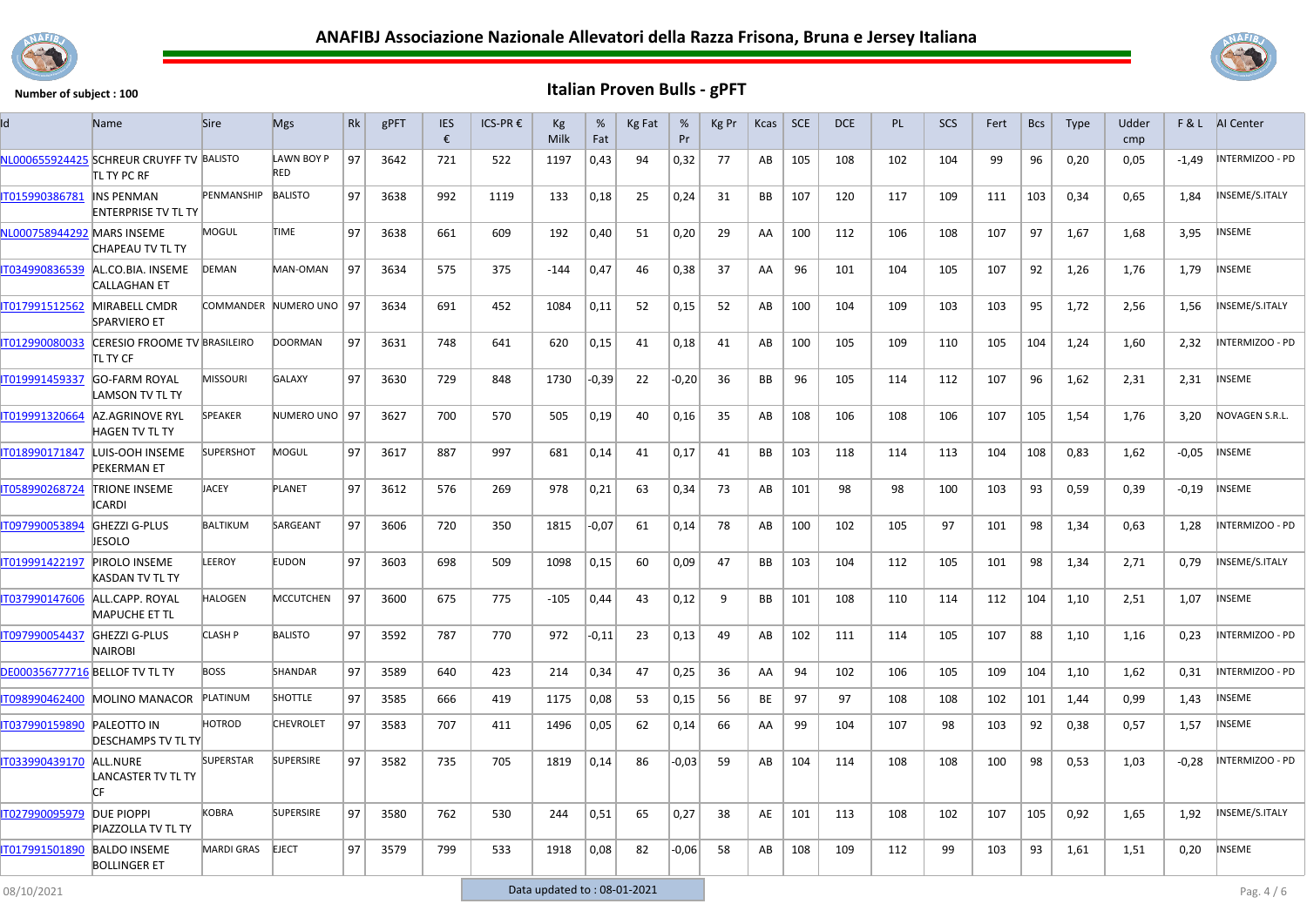



| ld                           | <b>Name</b>                                        | <b>Sire</b>                 | <b>Mgs</b>        | <b>Rk</b> | gPFT | <b>IES</b><br>€ | ICS-PR€ | Кg<br>Milk | %<br>Fat | Kg Fat | %<br>Pr | Kg Pr | Kcas | <b>SCE</b> | <b>DCE</b> | <b>PL</b> | <b>SCS</b> | Fert | <b>Bcs</b> | <b>Type</b> | Udder<br>cmp |         | F & L AI Center      |
|------------------------------|----------------------------------------------------|-----------------------------|-------------------|-----------|------|-----------------|---------|------------|----------|--------|---------|-------|------|------------|------------|-----------|------------|------|------------|-------------|--------------|---------|----------------------|
| IT016990543631               | <b>DREAM ROYAL</b><br><b>AKRON ET</b>              | <b>HALOGEN</b>              | <b>SUPERSIRE</b>  | 97        | 3579 | 834             | 885     | 650        | $-0,07$  | 18     | 0,05    | 29    | BE   | 107        | 112        | 115       | 107        | 114  | 97         | 0,44        | 1,25         | 0.07    | INSEME               |
| IT019991324838               | <b>GO-FARM INSEME</b><br><b>BETANCUR</b>           | <b>BOMBERO</b>              | <b>ELVIS</b>      | 97        | 3575 | 578             | 218     | 1488       | 0,20     | 79     | 0,18    | 71    | AE   | 97         | 97         | 104       | 106        | 94   | 101        | 1,52        | 1,58         | 0,28    | <b>INSEME</b>        |
| IT019991436155               | <b>GO-FARM ROYAL</b><br>CHAKOS TV TL TY            | <b>KINGPIN</b>              | <b>MOGUL</b>      | 97        | 3566 | 676             | 548     | 1378       | $-0,03$  | 48     | 0,08    | 55    | AB   | 102        | 111        | 108       | 105        | 100  | 97         | 1,76        | 1,97         | 2,74    | <b>INSEME</b>        |
|                              | DE000358785990 MUH BROOKLYN ET                     | <b>BOARD</b>                | GIANT             | 97        | 3565 | 731             | 552     | 152        | 0,13     | 18     | 0,20    | 28    | AE   | 103        | 103        | 115       | 108        | 108  | 104        | 1,32        | 2.40         | 0.59    | INTERMIZOO - PD      |
| IT028990384905               | <b>IRONGEN MEZCAL ET DUOMILIA</b><br>itv tl ty CF  |                             | <b>MARDI GRAS</b> | 97        | 3565 | 736             | 616     | 1455       | $-0,07$  | 48     | 0,07    | 58    | BB   | 106        | 109        | 108       | 102        | 106  | 101        | 0,82        | 0,84         | 0,40    | INTERMIZOO - PD      |
| IT019991384451               | <b>GO-FARM</b><br><b>SEVENTYFIVE TV TL</b><br>ITY. | LOPTIMUM                    | MOGUL             | 97        | 3563 | 863             | 886     | 403        | 0,16     | 32     | 0,05    | 19    | AB   | 110        | 116        | 117       | 112        | 109  | 104        | 1,65        | 2,31         | 2,59    | <b>ABS ITALIA-CR</b> |
| IT023990428265               | ALL.GUARISE ROYAL<br>TUDOR ET                      | ZANZIBAR                    | <b>MOGUL</b>      | 97        | 3557 | 845             | 857     | 628        | $-0,13$  | 10     | 0,09    | 31    | AB   | 96         | 104        | 114       | 113        | 113  | 107        | 0,23        | 0.47         | 0.86    | INSEME/S.ITALY       |
| IT033990328450               | ALL.NURE DOORMANDOORMAN<br>POISON                  |                             | PLANET            | 97        | 3556 | 644             | 611     | 475        | 0,15     | 34     | 0,25    | 44    | AB   | 102        | 109        | 107       | 110        | 104  | 93         | 1,43        | 1,56         | 1,10    | INTERMIZOO - PD      |
| IT001990838293               | <b>BEL BALISTO</b><br><b>SERRANO ET</b>            | <b>BALISTO</b>              | SHOUT             | 97        | 3555 | 650             | 470     | 502        | 0,39     | 64     | 0,29    | 49    | AB   | 103        | 111        | 108       | 105        | 100  | 93         | 1,61        | 1,81         | 2,02    | INSEME/S.ITALY       |
|                              | DE000539174273 COL ZANGIEF TV TL<br>ity CF         | ALOUD                       | <b>GALAXY</b>     | 97        | 3551 | 739             | 435     | 527        | 0,02     | 23     | 0,10    | 30    | AB   | 99         | 97         | 113       | 101        | 112  | 104        | 1,33        | 1,99         | 2,18    | NTERMIZOO - PD       |
| FR005027780295 BIANFRIE MCTN | <b>FREDDO TV TL TY</b>                             | <b>MCCUTCHEN</b>            | <b>NIAGRA</b>     | 97        | 3550 | 637             | 464     | 406        | 0,54     | 74     | 0,21    | 36    | AA   | 103        | 105        | 107       | 109        | 104  | 98         | 1,04        | 1,40         | 0,69    | CHIACC./TAUROMA      |
| IT053990122183               | <b>TOC-FARM</b><br><b>STAFFORD ET</b>              | <b>DEMAN</b>                | NUMERO UNO   97   |           | 3550 | 679             | 422     | $-52$      | 0,31     | 34     | 0,20    | 20    | AE   | 104        | 103        | 109       | 103        | 111  | 105        | 1,82        | 2,15         | 3,81    | INSEME/S.ITALY       |
|                              | NL000655991296 GK KINGPIN NIGHT<br>itv tl ty       | <b>KINGPIN</b>              | <b>MOGUL</b>      | 97        | 3550 | 670             | 556     | 790        | 0,17     | 51     | 0,05    | 34    | AE   | 113        | 110        | 110       | 106        | 107  | 93         | 1,51        | 2,24         | 1,54    | CHIACC./TAUROMA      |
| IT001990948742               | ALL. MEI. S.<br>POLIGNAC TV TL TY                  | <b>SILVER</b>               | NUMERO UNO   97   |           | 3549 | 678             | 506     | 432        | 0,56     | 80     | 0,16    | 33    | AB   | 107        | 112        | 106       | 102        | 107  | 101        | 1,34        | 0.90         | 3,13    | NSEME                |
| IT034990894669               | AGRIGEN ROYAL<br>CARACCIOLO                        | <b><obra< b=""></obra<></b> | PLANET            | 97        | 3547 | 879             | 683     | 556        | 0,28     | 55     | 0,16    | 37    | AE   | 104        | 111        | 113       | 105        | 107  | 111        | 0,54        | 0,26         | 2.24    | INSEME               |
| T019991136235                | ALFRAG PREDESTINE PREDESTINE<br><b>BRENNERO ET</b> |                             | MAN-OMAN          | 97        | 3546 | 756             | 652     | 375        | 0,14     | 30     | 0,23    | 37    | AA   | 100        | 107        | 110       | 109        | 110  | 100        | 0.19        | 1.07         | $-0,35$ | NSEME                |
| IT024990566273               | <b>PINETA IRONGEN</b><br><b>GLOCK</b>              | <b>BANCO</b>                | <b>MONTROSS</b>   | 97        | 3546 | 589             | 398     | 908        | 0,28     | 66     | 0,12    | 44    | AB   | 106        | 104        | 106       | 102        | 104  | 95         | 0,99        | 1,90         | 0,27    | INTERMIZOO - PD      |
| IT098990504942               | <b>CORVINI INSEME</b><br>WALLACE ET                | KINGBOY                     | <b>SHAMROCK</b>   | 97        | 3546 | 710             | 443     | 1045       | 0,12     | 55     | 0,08    | 45    | BE   | 99         | 108        | 108       | 98         | 106  | 102        | 1,23        | 1,60         | 2,69    | NSEME                |
| IT035990837370               | VAYE INS. MINOTTI<br><b>ET TV TL TY</b>            | PENMANSHIP                  | <b>SUPERSIRE</b>  | 97        | 3545 | 727             | 619     | 1496       | $-0,07$  | 49     | 0,08    | 59    | AE   | 100        | 109        | 109       | 106        | 103  | 96         | 0,49        | $-0.05$      | 0,96    | INSEME/S.ITALY       |